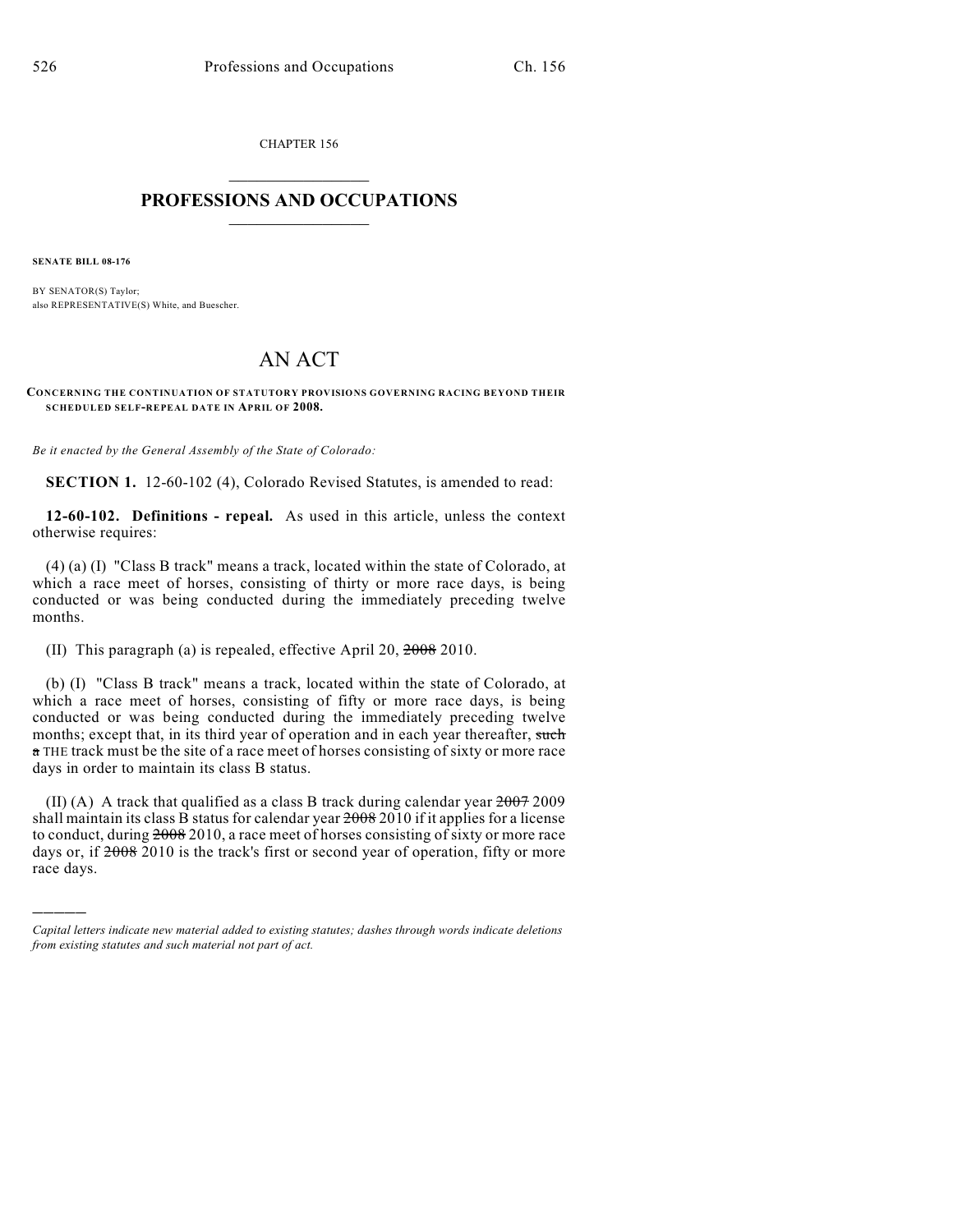(B) This subparagraph (II) is repealed, effective April 20, 2009 2011.

(III) This paragraph (b) is effective April  $21, 2008$  20, 2010.

**SECTION 2.** 12-60-602 (4), (5) (b) (I) (A), (5) (b) (I.5), (5) (b) (II), (5) (b) (II.5), and (5) (b) (V) (C), Colorado Revised Statutes, are amended to read:

**12-60-602. Simulcast facilities and simulcast races - unlawful act - repeal.** (4) (a) (I) A race meet of horses that is conducted at an in-state host track may be received as a simulcast race by any simulcast facility; except that, notwithstanding any consent granted pursuant to the provisions of section 12-60-102 (14), an in-state simulcast facility that is located within fifty miles of a horse track that has held within the previous twelve months, or is licensed and scheduled to hold within the next twelve months, a horse race meet of no less than thirty race days, may not receive simulcast races of horses on any day on which such horse track is running live horse races unless the licensee of such horse track consents thereto.

(II) This paragraph (a) is repealed, effective April 20, 2008 2010.

(b) (I) A race meet of horses that is conducted at an in-state host track may be received as a simulcast race by any simulcast facility; except that, notwithstanding any consent granted pursuant to the provisions of section 12-60-102 (14), an in-state simulcast facility that is located within fifty miles of a horse track that has held within the previous twelve months, or is licensed and scheduled to hold within the next twelve months, a horse race meet of no less than fifty race days, or no less than sixty race days if such twelve-month period includes any portion of the track's third or subsequent year of operation, may not receive simulcast races of horses on any day on which such THE horse track is running live horse races unless the licensee of such THE horse track consents thereto.

(II) This paragraph (b) is effective April  $21, 2008$  20, 2010.

(5) (b) (I) (A) An in-state simulcast facility that is located on the premises of a class B track may receive, each year, up to a total of two hundred fifty days of simulcast horse races from an out-of-state host track. Such total includes, and is not in addition to, the days on which live racing is held. This sub-subparagraph  $(A)$  is repealed, effective April 20, 2008 2010.

(I.5) (A) An in-state simulcast facility that is located on the premises of a horse track that runs a horse race meet of at least fifty live race days, or at least sixty live race days if such THE horse race meet is held during any portion of the track's third or subsequent year of operation, may receive, each year, three days of simulcast horse races from an out-of-state host track for each day of live horse racing conducted at such THE horse track during such year.

(B) This subparagraph  $(I.5)$  is effective April  $21, 2008$  20, 2010.

(II) (A) An in-state simulcast facility that is not located on the premises of a horse track that runs a horse race meet of at least thirty live race days may only receive a broadcast signal of a simulcast horse race conducted at an out-of-state host track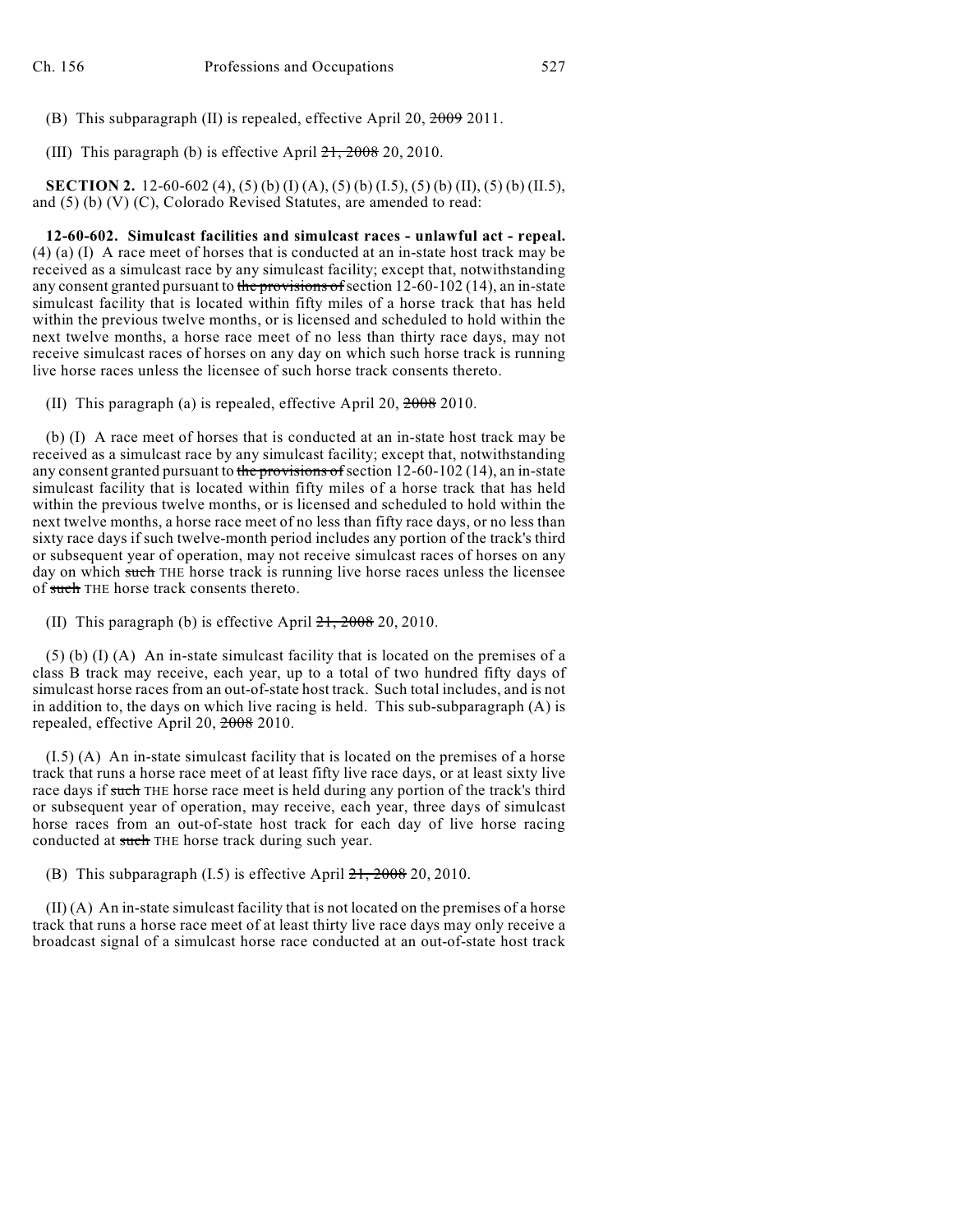through an in-state simulcast facility that is located on the premises of a horse track that runs a horse race meet of at least thirty live race days.

(B) This subparagraph (II) is repealed, effective April 20, 2008 2010.

(II.5) (A) An in-state simulcast facility that is not located on the premises of a horse track that runs a horse race meet of at least fifty live race days, or at least sixty live race days if such THE horse race meet is held during any portion of the track's third or subsequent year of operation, may only receive a broadcast signal of a simulcast horse race conducted at an out-of-state host track through an in-state simulcast facility that is located on the premises of a horse track which THAT runs a horse race meet of at least fifty live race days, or at least sixty live race days if such THE horse race meet is held during any portion of the track's third or subsequent year of operation.

(B) This subparagraph  $(II.5)$  is effective April  $21, 2008$  20, 2010.

(V) (C) During operating year 2008-2009 2010-11 and thereafter, an in-state simulcast facility located on the premises of a class B track may begin to receive its allotted number of days of simulcast horse races pursuant to subparagraph (I.5) of this paragraph (b) immediately, notwithstanding that no live racing has yet taken place at such THE track during such THE operating year, if such THE track has applied for a license to conduct, during such THE operating year, a race meet of horses consisting of fifty or more race days or, if such THE operating year includes all or part of the track's third or subsequent year of operation, sixty or more race days. The number of simulcast days allotted shall be based on the number of days of live racing for which the license is sought, using the formula set forth in subparagraph (I.5) of this paragraph (b).

**SECTION 3.** 12-60-701 (2) (c) (II), Colorado Revised Statutes, is amended to read:

**12-60-701. License fees and Colorado-bred horse race requirement - repeal.** (2) (c) (II) (A) Of the five percent of gross receipts retained pursuant to subparagraph  $(I)$  of this paragraph  $(c)$ , the operator of a simulcast facility that is not located at a class B track and that receives simulcast races of horses shall remit to the operator of the class B track from which such simulcast races were received one-fifth, representing one percent of the gross receipts of pari-mutuel wagering placed on such simulcast races at the simulcast facility.

(B) This subparagraph (II) is repealed, effective April  $21, 2008$  20, 2010.

**SECTION 4.** 12-60-702 (1) (e) (III), Colorado Revised Statutes, is amended to read:

**12-60-702. Unlawful to wager - exception - excess - taxes - special provisions** for simulcast races - repeal. (1) (e) (III) (A) To defray operating expenses, the operator of a simulcast facility located at a class B track may retain up to twenty percent of the net purses earned and payable to the horse purse fund as provided in subparagraph (II) of this paragraph (e).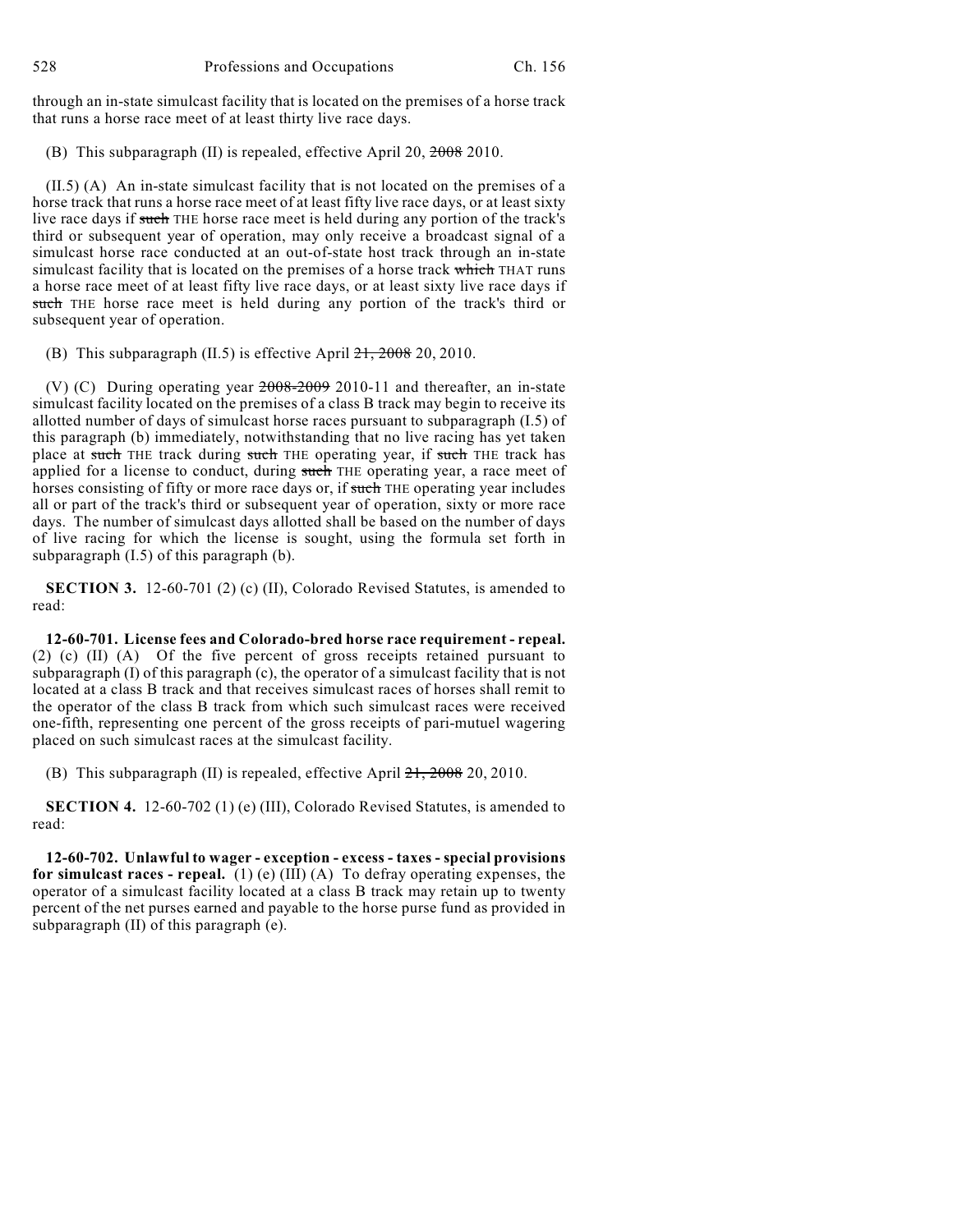(B) This subparagraph (III) is repealed, effective April 20, 2008 2010.

**SECTION 5.** 12-60-102 (4) (a), Colorado Revised Statutes, is RECREATED AND REENACTED, WITH AMENDMENTS, to read:

**12-60-102. Definitions - repeal.** As used in this article, unless the context otherwise requires:

(4) (a) (I) "CLASS B TRACK" MEANS A TRACK, LOCATED WITHIN THE STATE OF COLORADO, AT WHICH A RACE MEET OF HORSES, CONSISTING OF THIRTY OR MORE RACE DAYS, IS BEING CONDUCTED OR WAS BEING CONDUCTED DURING THE IMMEDIATELY PRECEDING TWELVE MONTHS.

(II) THIS PARAGRAPH (a) IS REPEALED, EFFECTIVE APRIL 20, 2010.

**SECTION 6.** 12-60-102 (4) (b), Colorado Revised Statutes, as it will become effective April 21, 2008, is REPEALED AND REENACTED, WITH AMENDMENTS, to read:

**12-60-102. Definitions - repeal.** (4) (b) (I) "CLASS B TRACK" MEANS A TRACK, LOCATED WITHIN THE STATE OF COLORADO, AT WHICH A RACE MEET OF HORSES, CONSISTING OF FIFTY OR MORE RACE DAYS, IS BEING CONDUCTED OR WAS BEING CONDUCTED DURING THE IMMEDIATELY PRECEDING TWELVE MONTHS; EXCEPT THAT, IN ITS THIRD YEAR OF OPERATION AND IN EACH YEAR THEREAFTER, THE TRACK MUST BE THE SITE OF A RACE MEET OF HORSES CONSISTING OF SIXTY OR MORE RACE DAYS IN ORDER TO MAINTAIN ITS CLASS B STATUS.

(II) (A) A TRACK THAT QUALIFIED AS A CLASS B TRACK DURING CALENDAR YEAR 2009 SHALL MAINTAIN ITS CLASS B STATUS FOR CALENDAR YEAR 2010 IF IT APPLIES FOR A LICENSE TO CONDUCT, DURING 2010, A RACE MEET OF HORSES CONSISTING OF SIXTY OR MORE RACE DAYS OR, IF 2010 IS THE TRACK'S FIRST OR SECOND YEAR OF OPERATION, FIFTY OR MORE RACE DAYS.

(B) THIS SUBPARAGRAPH (II) IS REPEALED, EFFECTIVE APRIL 20, 2011.

(III) THIS PARAGRAPH (b) IS EFFECTIVE APRIL 20, 2010.

**SECTION 7.** 12-60-602 (4) (a), (5) (b) (I) (A), and (5) (b) (II), Colorado Revised Statutes, are RECREATED AND REENACTED, WITH AMENDMENTS, to read:

**12-60-602. Simulcast facilities and simulcast races - unlawful act - repeal.** (4) (a) (I) A RACE MEET OF HORSES THAT IS CONDUCTED AT AN IN-STATE HOST TRACK MAY BE RECEIVED AS A SIMULCAST RACE BY ANY SIMULCAST FACILITY; EXCEPT THAT, NOTWITHSTANDING ANY CONSENT GRANTED PURSUANT TO SECTION 12-60-102 (14), AN IN-STATE SIMULCAST FACILITY THAT IS LOCATED WITHIN FIFTY MILES OF A HORSE TRACK THAT HAS HELD WITHIN THE PREVIOUS TWELVE MONTHS, OR IS LICENSED AND SCHEDULED TO HOLD WITHIN THE NEXT TWELVE MONTHS, A HORSE RACE MEET OF NO LESS THAN THIRTY RACE DAYS, MAY NOT RECEIVE SIMULCAST RACES OF HORSES ON ANY DAY ON WHICH THE HORSE TRACK IS RUNNING LIVE HORSE RACES UNLESS THE LICENSEE OF THE HORSE TRACK CONSENTS THERETO.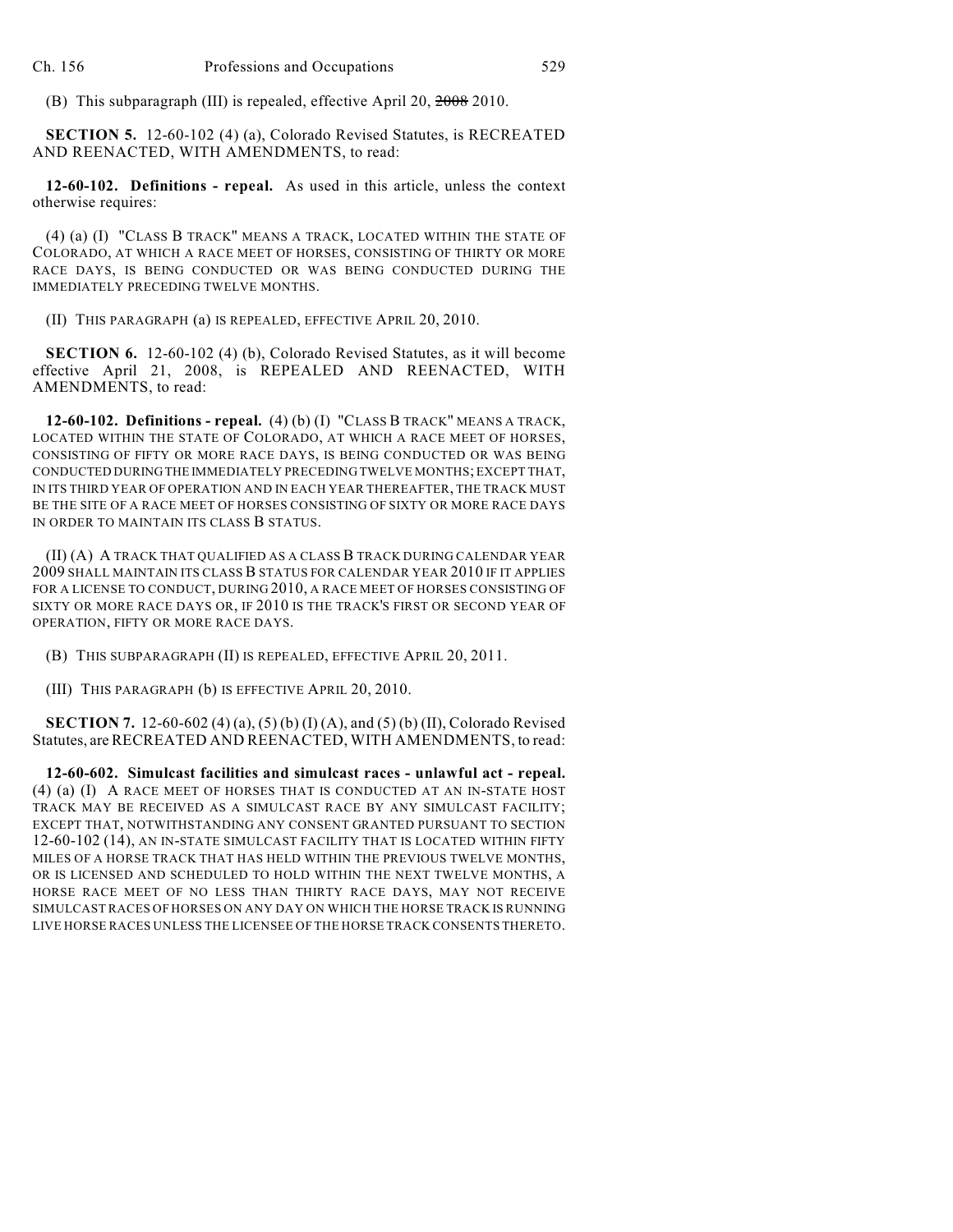(II) THIS PARAGRAPH (a) IS REPEALED, EFFECTIVE APRIL 20, 2010.

(5) (b) (I) (A) AN IN-STATE SIMULCAST FACILITY THAT IS LOCATED ON THE PREMISES OF A CLASS B TRACK MAY RECEIVE, EACH YEAR, UP TO A TOTAL OF TWO HUNDRED FIFTY DAYS OF SIMULCAST HORSE RACES FROM AN OUT-OF-STATE HOST TRACK. SUCH TOTAL INCLUDES, AND IS NOT IN ADDITION TO, THE DAYS ON WHICH LIVE RACING IS HELD. THIS SUB-SUBPARAGRAPH (A) IS REPEALED, EFFECTIVE APRIL 20, 2010.

(II) (A) AN IN-STATE SIMULCAST FACILITY THAT IS NOT LOCATED ON THE PREMISES OF A HORSE TRACK THAT RUNS A HORSE RACE MEET OF AT LEAST THIRTY LIVE RACE DAYS MAY ONLY RECEIVE A BROADCAST SIGNAL OF A SIMULCAST HORSE RACE CONDUCTED AT AN OUT-OF-STATE HOST TRACK THROUGH AN IN-STATE SIMULCAST FACILITY THAT IS LOCATED ON THE PREMISES OF A HORSE TRACK THAT RUNS A HORSE RACE MEET OF AT LEAST THIRTY LIVE RACE DAYS.

(B) THIS SUBPARAGRAPH (II) IS REPEALED, EFFECTIVE APRIL 20, 2010.

**SECTION 8.** 12-60-602 (4) (b), (5) (b) (I.5), and (5) (b) (II.5), Colorado Revised Statutes, as they will become effective April 21, 2008, are REPEALED AND REENACTED, WITH AMENDMENTS, to read:

**12-60-602. Simulcast facilities and simulcast races - unlawful act - repeal.** (4) (b) (I) A RACE MEET OF HORSES THAT IS CONDUCTED AT AN IN-STATE HOST TRACK MAY BE RECEIVED AS A SIMULCAST RACE BY ANY SIMULCAST FACILITY; EXCEPT THAT, NOTWITHSTANDING ANY CONSENT GRANTED PURSUANT TO SECTION 12-60-102 (14), AN IN-STATE SIMULCAST FACILITY THAT IS LOCATED WITHIN FIFTY MILES OF A HORSE TRACK THAT HAS HELD WITHIN THE PREVIOUS TWELVE MONTHS, OR IS LICENSED AND SCHEDULED TO HOLD WITHIN THE NEXT TWELVE MONTHS, A HORSE RACE MEET OF NO LESS THAN FIFTY RACE DAYS, OR NO LESS THAN SIXTY RACE DAYS IF SUCH TWELVE-MONTH PERIOD INCLUDES ANY PORTION OF THE TRACK'S THIRD OR SUBSEQUENT YEAR OF OPERATION, MAY NOT RECEIVE SIMULCAST RACES OF HORSES ON ANY DAY ON WHICH THE HORSE TRACK IS RUNNING LIVE HORSE RACES UNLESS THE LICENSEE OF THE HORSE TRACK CONSENTS THERETO.

(II) THIS PARAGRAPH (b) IS EFFECTIVE APRIL 20, 2010.

(5) (b) (I.5) (A) AN IN-STATE SIMULCAST FACILITY THAT IS LOCATED ON THE PREMISES OF A HORSE TRACK THAT RUNS A HORSE RACE MEET OF AT LEAST FIFTY LIVE RACE DAYS, OR AT LEAST SIXTY LIVE RACE DAYS IF THE HORSE RACE MEET IS HELD DURING ANY PORTION OF THE TRACK'S THIRD OR SUBSEQUENT YEAR OF OPERATION, MAY RECEIVE, EACH YEAR, THREE DAYS OF SIMULCAST HORSE RACES FROM AN OUT-OF-STATE HOST TRACK FOR EACH DAY OF LIVE HORSE RACING CONDUCTED AT THE HORSE TRACK DURING SUCH YEAR.

(B) THIS SUBPARAGRAPH (I.5) IS EFFECTIVE APRIL 20, 2010.

(II.5) (A) AN IN-STATE SIMULCAST FACILITY THAT IS NOT LOCATED ON THE PREMISES OF A HORSE TRACK THAT RUNS A HORSE RACE MEET OF AT LEAST FIFTY LIVE RACE DAYS, OR AT LEAST SIXTY LIVE RACE DAYS IF THE HORSE RACE MEET IS HELD DURING ANY PORTION OF THE TRACK'S THIRD OR SUBSEQUENT YEAR OF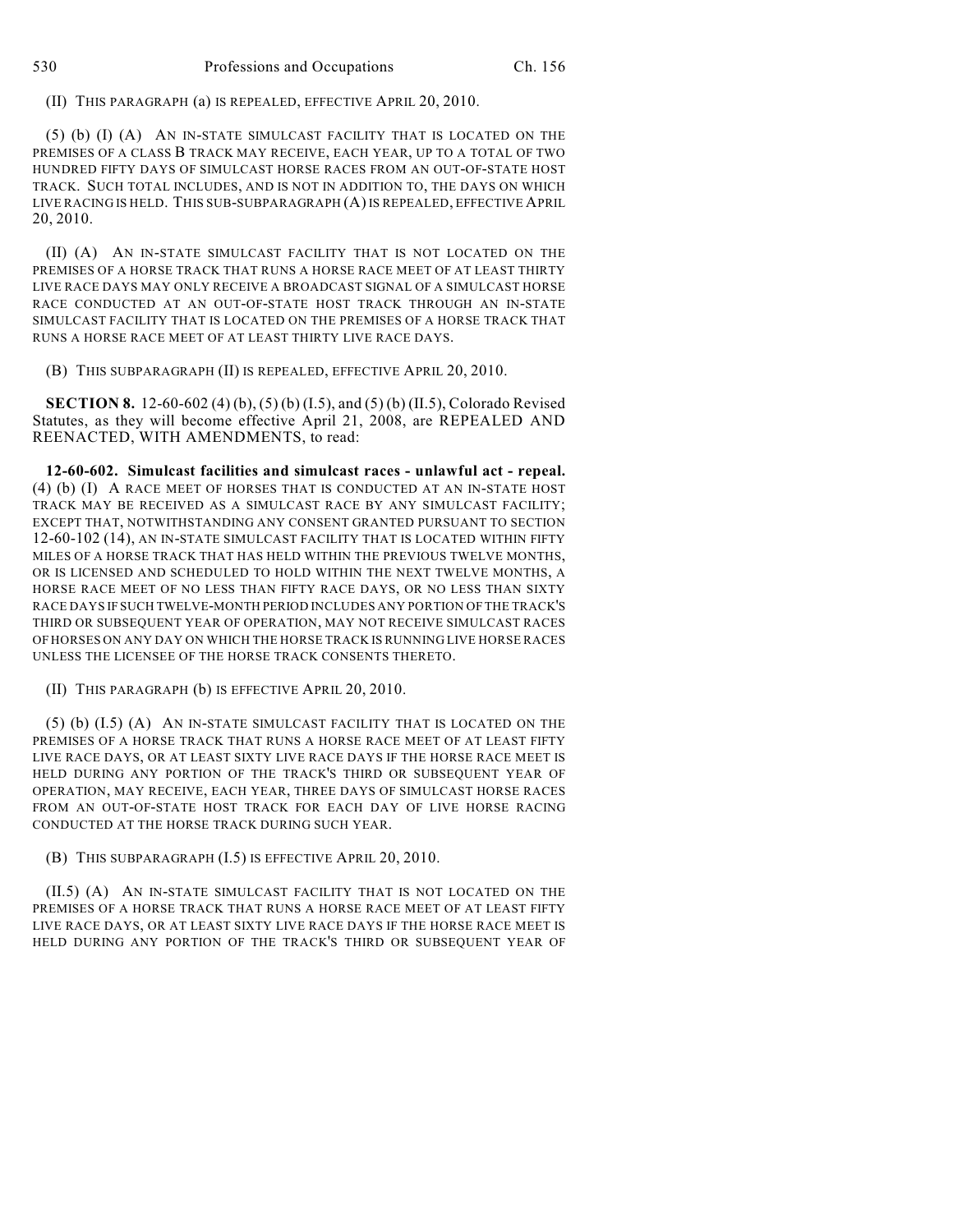OPERATION, MAY ONLY RECEIVE A BROADCAST SIGNAL OF A SIMULCAST HORSE RACE CONDUCTED AT AN OUT-OF-STATE HOST TRACK THROUGH AN IN-STATE SIMULCAST FACILITY THAT IS LOCATED ON THE PREMISES OF A HORSE TRACK THAT RUNS A HORSE RACE MEET OF AT LEAST FIFTY LIVE RACE DAYS, OR AT LEAST SIXTY LIVE RACE DAYS IF THE HORSE RACE MEET IS HELD DURING ANY PORTION OF THE TRACK'S THIRD OR SUBSEQUENT YEAR OF OPERATION.

(B) THIS SUBPARAGRAPH (II.5) IS EFFECTIVE APRIL 20, 2010.

**SECTION 9.** 12-60-602 (5) (b) (V) (C), Colorado Revised Statutes, is amended to read:

**12-60-602. Simulcast facilities and simulcast races - unlawful act - repeal.**  $(5)$  (b) (V) (C) During operating year  $2008-20092010-11$  and thereafter, an in-state simulcast facility located on the premises of a class B track may begin to receive its allotted number of days of simulcast horse races pursuant to subparagraph (I.5) of this paragraph (b) immediately, notwithstanding that no live racing has yet taken place at such THE track during such THE operating year, if such THE track has applied for a license to conduct, during such THE operating year, a race meet of horses consisting of fifty or more race days or, if such THE operating year includes all or part of the track's third or subsequent year of operation, sixty or more race days. The number of simulcast days allotted shall be based on the number of days of live racing for which the license is sought, using the formula set forth in subparagraph (I.5) of this paragraph (b).

**SECTION 10.** 12-60-701 (2) (c) (II), Colorado Revised Statutes, is RECREATED AND REENACTED, WITH AMENDMENTS, to read:

**12-60-701. License fees and Colorado-bred horse race requirement - repeal.** (2) (c) (II) (A) OF THE FIVE PERCENT OF GROSS RECEIPTS RETAINED PURSUANT TO SUBPARAGRAPH (I) OF THIS PARAGRAPH (c), THE OPERATOR OF A SIMULCAST FACILITY THAT IS NOT LOCATED AT A CLASS B TRACK AND THAT RECEIVES SIMULCAST RACES OF HORSES SHALL REMIT TO THE OPERATOR OF THE CLASS B TRACK FROM WHICH SUCH SIMULCAST RACES WERE RECEIVED ONE-FIFTH, REPRESENTING ONE PERCENT OF THE GROSS RECEIPTS OF PARI-MUTUEL WAGERING PLACED ON SUCH SIMULCAST RACES AT THE SIMULCAST FACILITY.

(B) THIS SUBPARAGRAPH (II) IS REPEALED, EFFECTIVE APRIL 20, 2010.

**SECTION 11.** 12-60-702 (1) (e) (III), Colorado Revised Statutes, is RECREATED AND REENACTED, WITH AMENDMENTS, to read:

**12-60-702. Unlawful to wager - exception - excess - taxes - special provisions for simulcast races - repeal.** (1) (e) (III) (A) TO DEFRAY OPERATING EXPENSES, THE OPERATOR OF A SIMULCAST FACILITY LOCATED AT A CLASS B TRACK MAY RETAIN UP TO TWENTY PERCENT OF THE NET PURSES EARNED AND PAYABLE TO THE HORSE PURSE FUND AS PROVIDED IN SUBPARAGRAPH (II) OF THIS PARAGRAPH (e).

(B) THIS SUBPARAGRAPH (III) IS REPEALED, EFFECTIVE APRIL 20, 2010.

**SECTION 12. Effective date.** (1) Sections 12 and 13 of this act shall take